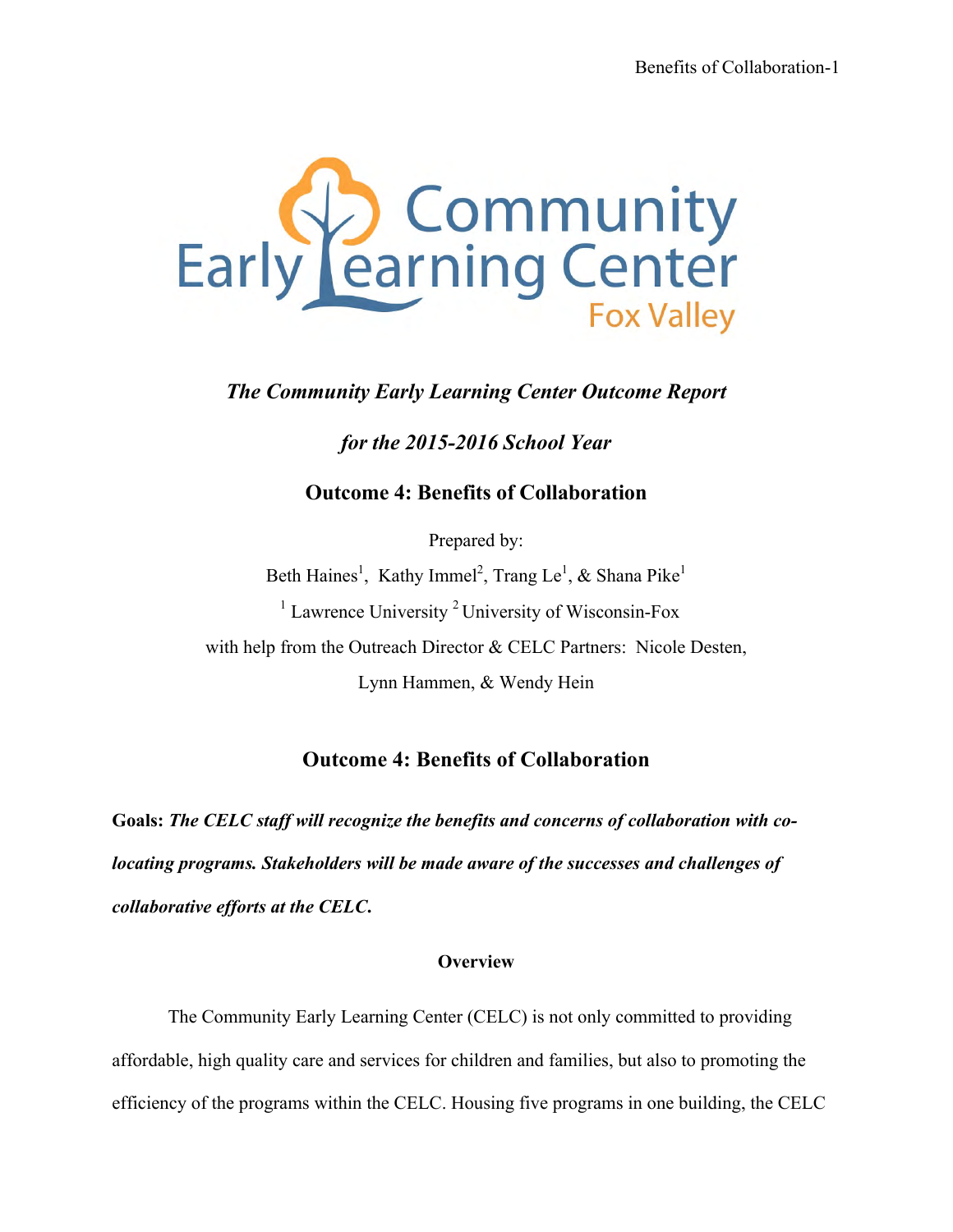provides ample opportunities for collaboration between co-locating programs. CELC staff who were surveyed in its inaugural year, 2014-2015, regarded the collaboration as highly positive, reporting that it made more resources accessible and services available to the families served by the CELC, and led to more productive work and professional learning opportunities for staff. This year, the CELC again assessed the efficacy of collaborative efforts by surveying administrators, teachers, and staff within the CELC regarding the successes and challenges of the second year of collaboration



Before coming together in the CELC, some of the programs had different, often unstable locations. Frequent moves or challenges at less than optimal locations hindered the programs' abilities to serve families, since a stable, familiar location is essential to providing high quality care and services. The Fox Cities community worked towards bringing these early childhood programs under one roof in the CELC, securing a long-term lease so that no programs would be forced to move. The new, secure home enables the programs to reach their full potential to serve the community. In addition, a major goal of the Center was to create additional, productive opportunities for collaboration between programs.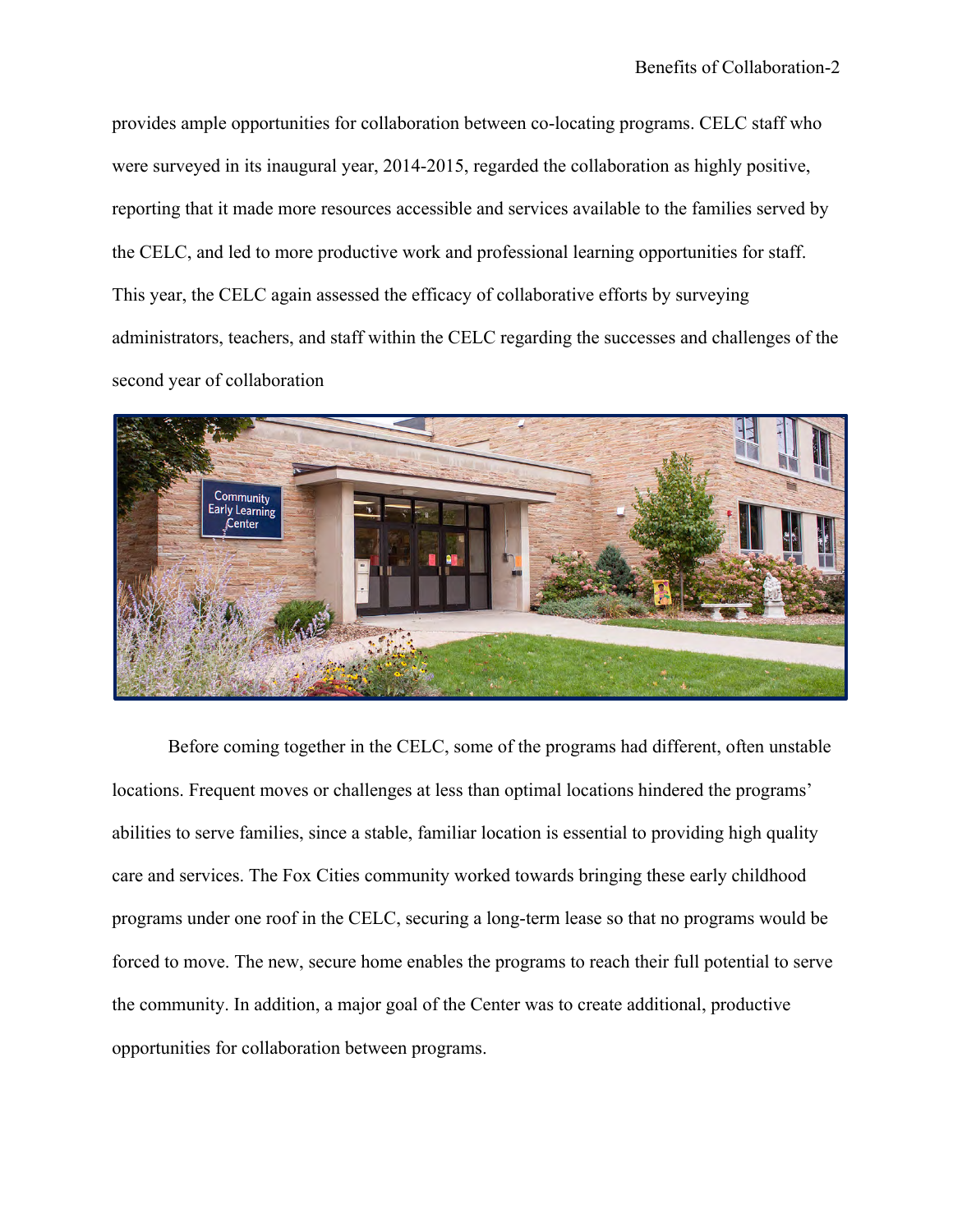With the shared building, programs are able to facilitate collaborative efforts with colocating programs more easily. Children can now be referred to other co-locating programs without difficulty and receive additional services, such as screening. Those who attend part-day programs at Head Start, Appleton Even Start Family Literacy or 4K, can receive wrap-around care at Bridges Child Enrichment Center without parents having to leave work to provide transportation to multiple locations. Moreover, qualified parents whose first language is not



English can conveniently take English and parenting-support classes, and participate in parent-child activities in the same building. In addition to these benefits to families, the CELC offers various benefits to its staff as well. Working in the same building makes

paperwork and communication more efficient and also allows staff to get to know and learn from each other. Furthermore, the CELC provides some overall training opportunities in addition to each program's individual training, enabling staff members to grow professionally. The three agencies serving children on site are all implementing the Pyramid Model for Supporting Social Emotional Competence in Infants and Young Children, creating further opportunities for sharing and collaboration.

#### **Programs at the CELC**

The CELC houses five programs, including Appleton Area School District's Birth-Five Programs, Outagamie County Early Intervention, and three early childhood programs that provide on-site early childhood education. The early childhood education programs are Bridges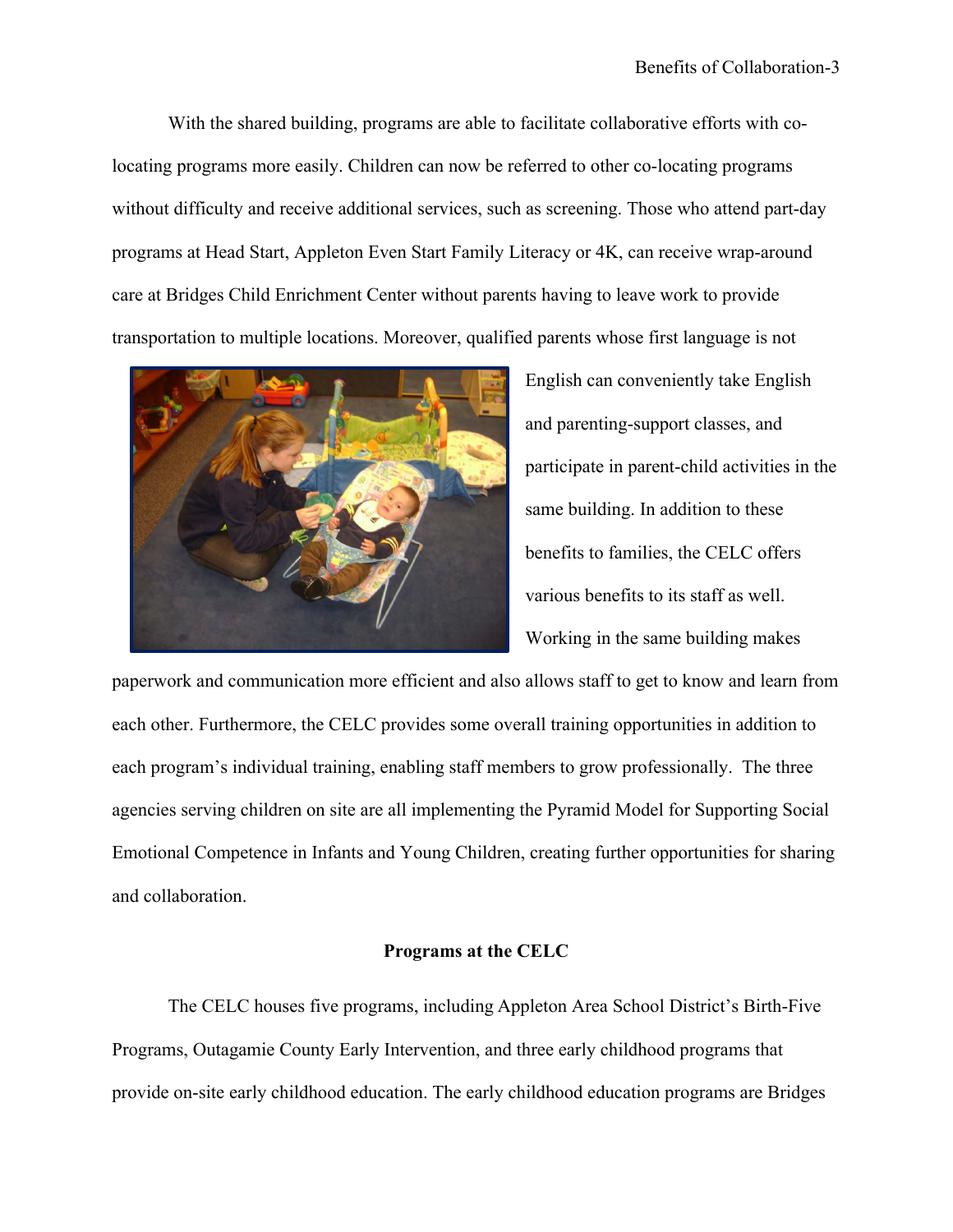Child Enrichment Center (BCEC), UW-Oshkosh Head Start, and Appleton Even Start Family Literacy.

BCEC is a nationally accredited, non-profit center serving children 6 weeks to 6 years old from diverse cultural and socioeconomic backgrounds. Located on the first floor of the building, BCEC has 25 full-time and 7 part-time staff members on



site, and is licensed to serve a total of 114 children at a time, and can serve 90 children in four morning or afternoon 4K classrooms. Prekindergarten or 4K is offered through its affiliation with the Appleton Area School District (AASD). BCEC and Head Start also have a collaboration that allows BCEC to serve up to 12 children who are qualified for Head Start. Through the support of United Way Fox Cities, BCEC offers language scholarships for children who do not speak English as their first language and provides them with an English-rich environment with teachers and peers. It also offers sliding fee scholarships for low-income children so that these children can receive affordable, high quality care. The funding also supports a special needs program that offers specialized equipment and supported inclusion for qualified children. Additionally, BCEC has an affiliation with Lawrence University, providing child care for children of faculty, students and staff, as well as

educational opportunities for Lawrence students.

UW-Oshkosh Head Start is a federallyfunded program that offers early childhood development and education services to



economically disadvantaged children. Located on the second floor of the building, Head Start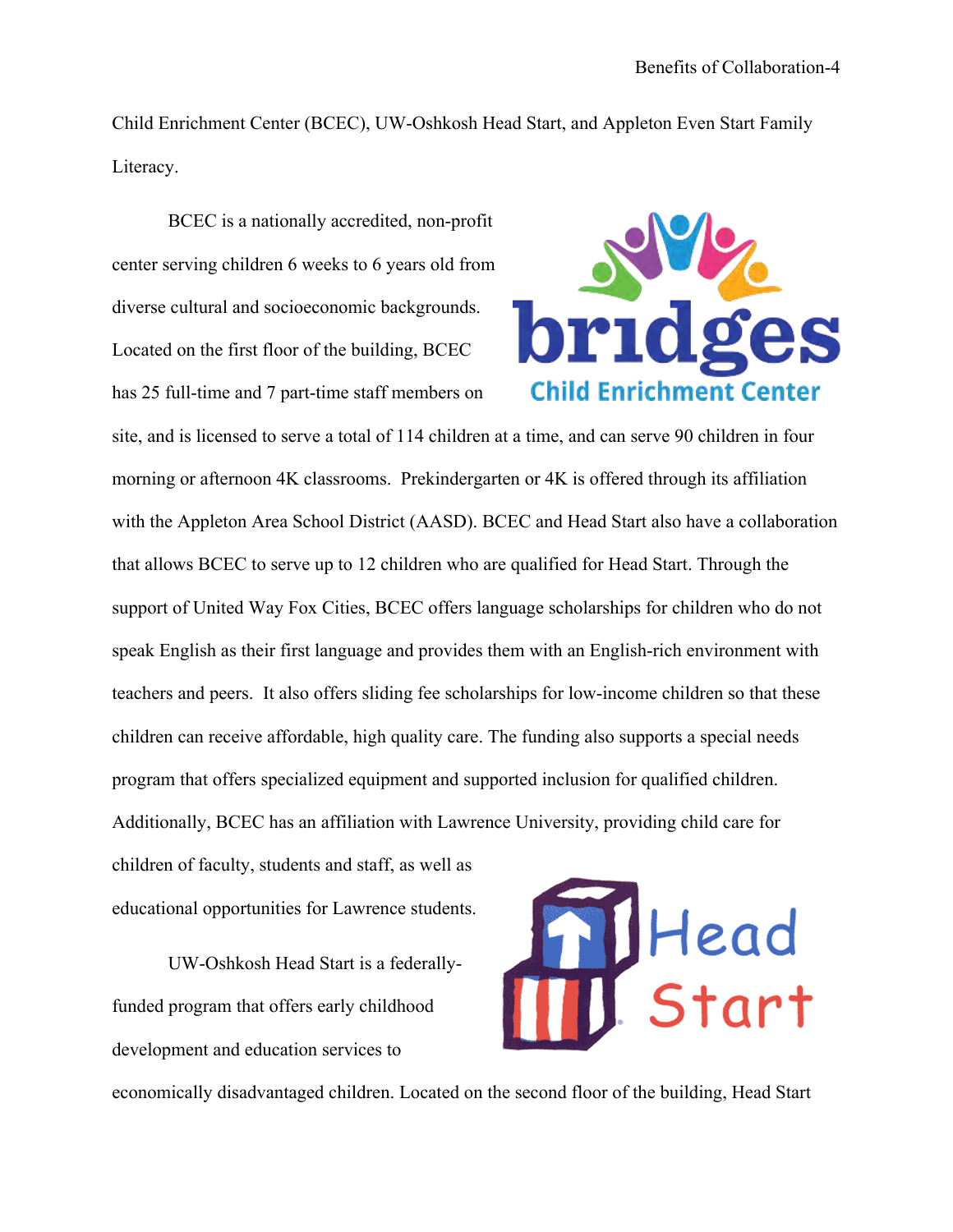has 25 staff and currently is licensed to serve 68 children in preschool and 120 children in six 4K sessions. Head Start provides various child care options for families including 4K prekindergarten, 8 half-day sessions, and 2 extended day sessions. Head Start screens all of their children and provides referrals, if needed, for health and mental health services. In addition to services for children, Head Start also provides a number of educational programs for parents, such as a family literacy program and fathering activities.

Appleton Even Start Family Literacy is a program that offers educational opportunities for adults and children from birth to age 8, with a focus on families whose first language is not English. Located on the lower level of the building,

# **Appleton Even Start Family Literacy**

Appleton Even Start Family Literacy has 9 staff on site, and is licensed to serve 50-60 families at a time. The program prepares children for school success with literacy instruction and also provides several programs for parents, including parenting classes, English and GED classes, and parent-child activities that allow parents to have supported quality interactions with their children. In addition, Appleton Even Start Family Literacy has a home visiting program for families; five home visitors visit families at least three times per year to teach parents about appropriate activities that optimize their children's development.

The CELC also houses two screening programs. One of the programs is the Appleton Area School District's (AASD) 3-5 Year Old Developmental Screening, which screens 3 to 5

year-old children, and is one of AASD's Birth to Five Programs. The other Birth to Five programs at the CELC are: Early



Early Childhood Special Education Diagnostic Center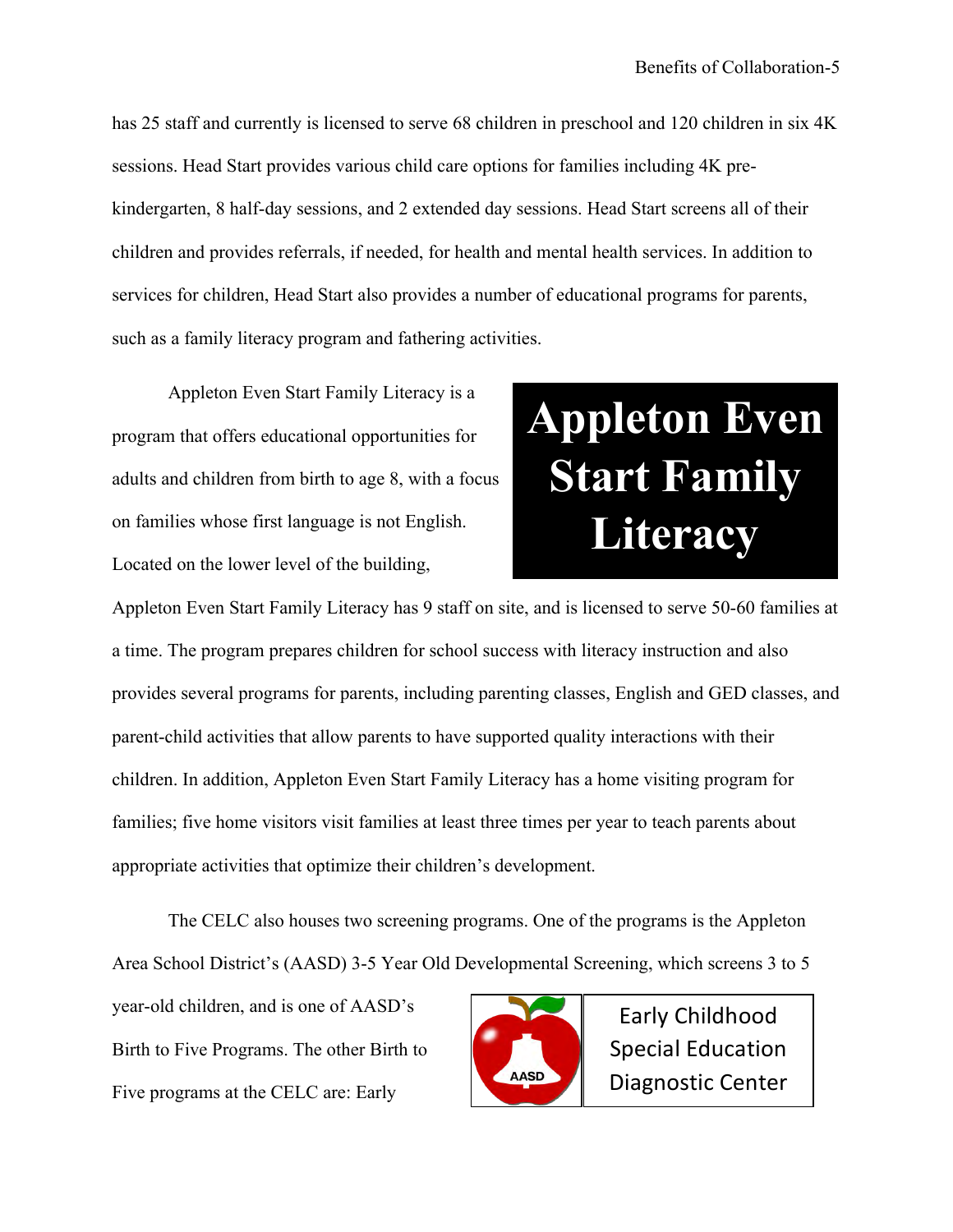Childhood Diagnostic Center, which follows up with children needing further assessment after screening, the Appleton Community 4K headquarters, and the Birth to Five Outreach Program. The Birth to Five programs have 21 staff and connect families with school and community support through free services and playgroups. The AASD screening program and the Early Childhood Diagnostic Center offer child-centered, play-based screening and assessment for children ages 3 to 5 years. They also help families with evaluation and referral processes. Moreover, if a child has special educational needs, the AASD staff will develop a suitable plan. The AASD programs and offices are located on the first two levels of the building and consist of offices, a playgroup room, and a screening room.

The second screening/diagnostic program at the CELC is Outagamie County Early Intervention (Birth to Three Program).



Given that the CELC houses both screening/diagnostic programs, parents can obtain screening and services for children birth to five in one location. That is, Early Intervention provides screening and when needed, home-based services to Outagamie children under the age of three who are demonstrating delays in their development, and AASD provides comparable services for three to five year olds. One significant collaborative initiative that being in the CELC facilitated is that the agencies came together to offer monthly *universal developmental screenings* at the CELC, allowing the birth to five population to be served simultaneously. Early Intervention staff help children develop the necessary skills to participate in typical activities at home, school and in the community through a variety of services, including screening, evaluation and assessment, speech, physical and occupational therapy. Outagamie County Early Intervention takes a family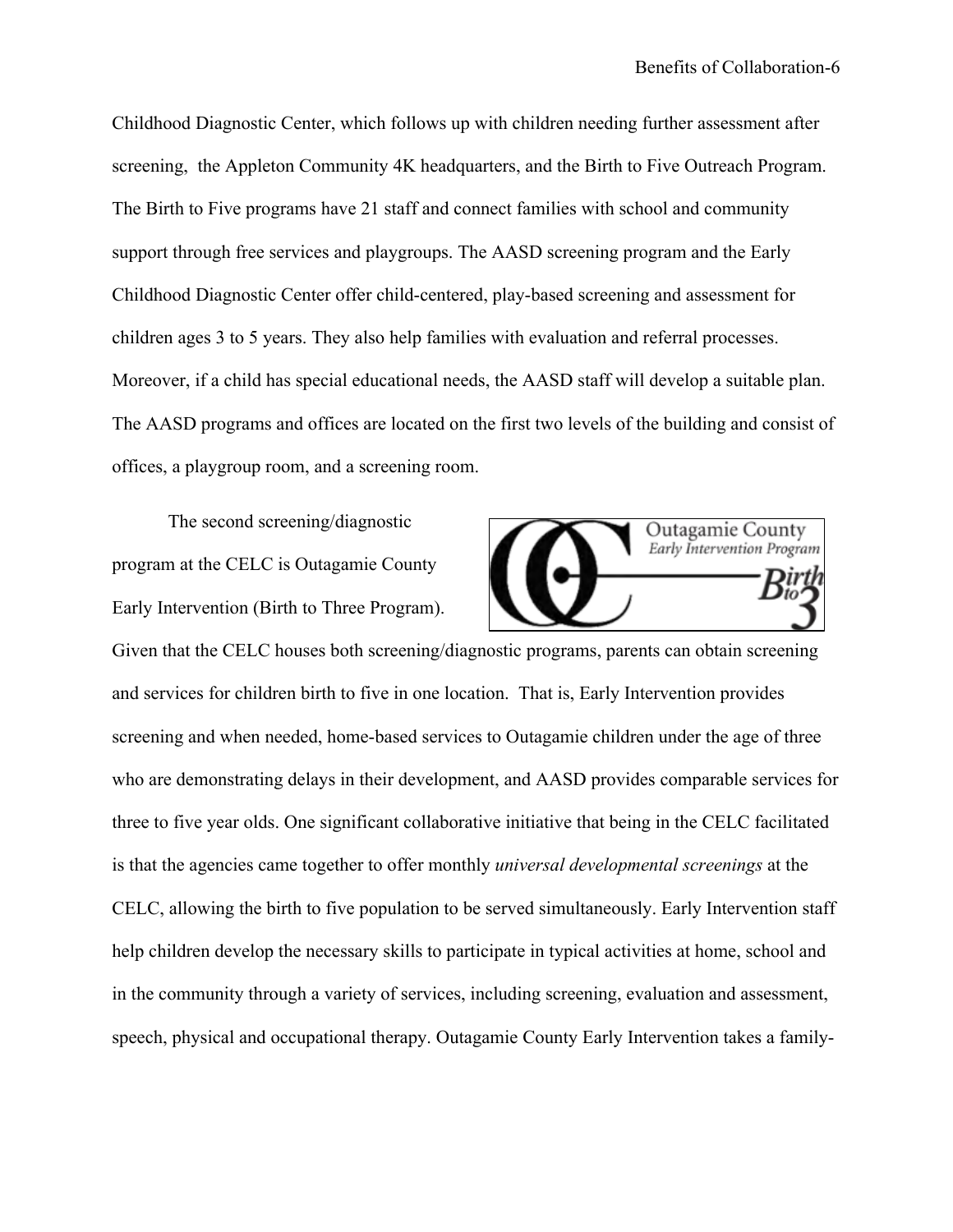based approach to services; that is, it focuses on supporting parents to optimize their children's development. It is located on the lower floor of the CELC and has a total of 15 staff.

The CELC Board of Directors also plays an important role in the support and development of the CELC. In addition, the Board has several subcommittees, including the Communications Committee, Executive Committee, Finance Committee, and the Research Committee. The Board and subcommittees are committed to promoting children's optimal development, providing accessible services to families, and supporting staff members' professional growth and encouraging collaboration between co-locating programs. The Board meets bi-monthly in the CELC building. The CELC in partnership with the Fox Valley Early Childhood Coalition, also hired an Outreach Director in early 2016. The role of the Early Childhood Community Outreach Director is to develop partnerships within the community to both increase awareness of the importance of early childhood and facilitate the all-around development of young children. Some of the Outreach Director's job responsibilities include collaboration with and outreach to community partners to coordinate and facilitate early childhood health, safety and education services and resources for children birth to 5 years old and their families. This position is also intended to facilitate development of an early childhood comprehensive action plan, working with local and statewide initiatives and coalitions, and securing funding for early childhood education initiatives.

#### **Overview of Assessment Goals**

This outcome report evaluates the successes and challenges of the second year of collaboration at the CELC. The CELC research team surveyed the CELC staff regarding its collaborative efforts and staff training, programs' stability, benefits to families served at the CELC, as well as staff satisfaction and professional development. The staff survey included 15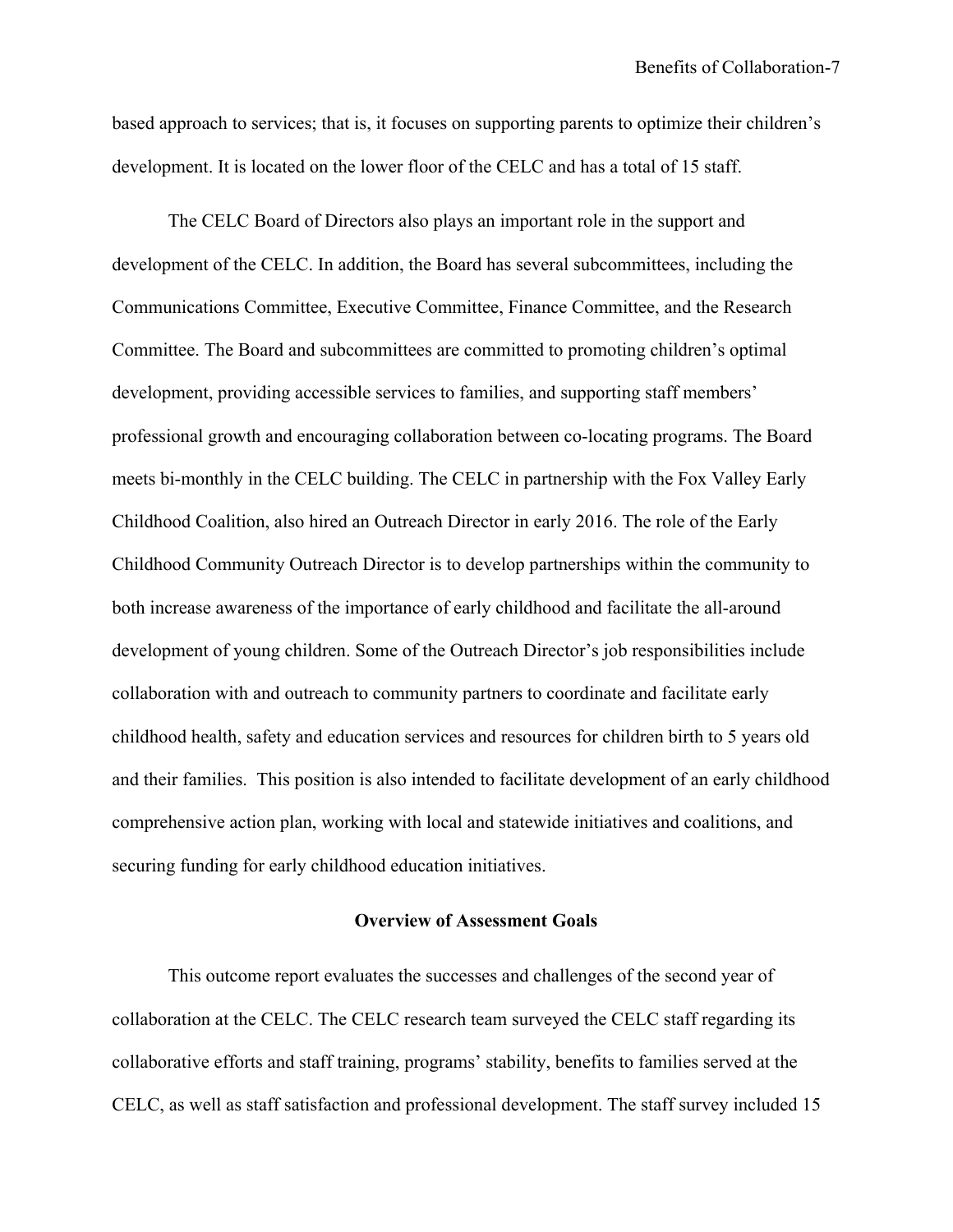statements with a rating scale from 1 (strongly disagree) to 5 (strongly disagree). Statements included "There is efficient collaboration between the programs at the CELC," and "My program has benefitted from collaborating with other partners in the CELC." The survey also included eight open-ended questions, including "In what ways has the CELC collaboration benefitted the families you serve?" and "Are there any collaborative goals that you hope to see in the future?" The full survey is included at the end of the outcome report (see Appendix).

#### **Staff Survey Results**

The staff survey was sent out to 90 CELC staff members and administrators, 73 of whom responded (response rate  $= 81.1\%$ ). Compared to last year's response rate of 47.8%, this significantly higher response rate reflects increased collaborative efficiency between co-locating programs through the assistance of the Outreach Director. The participants are described in the table below.

|                          | <b>Number of Staff</b> | Percentage |
|--------------------------|------------------------|------------|
| Gender                   |                        |            |
| Female                   | 66                     | 90.4%      |
| <b>Not Specified</b>     | 7                      | 9.6%       |
| <b>Ethnicity</b>         |                        |            |
| White                    | 57                     | 78.1%      |
| <b>Asian</b>             | 3                      | 4.1%       |
| Latino/Hispanic          |                        | 1.4%       |
| <b>Not Specified</b>     | 12                     | 16.4%      |
| <b>Position Type</b>     |                        |            |
| Administrator            | 7                      | 9.6%       |
| Specialist/Diagnostician | 10                     | 13.7%      |
| <b>Teacher</b>           | 31                     | 42.5%      |
| Other                    | 4                      | 5.5%       |
| <b>Support Staff</b>     | 14                     | 19.2%      |
| <b>Not Specified</b>     | 7                      | 9.6%       |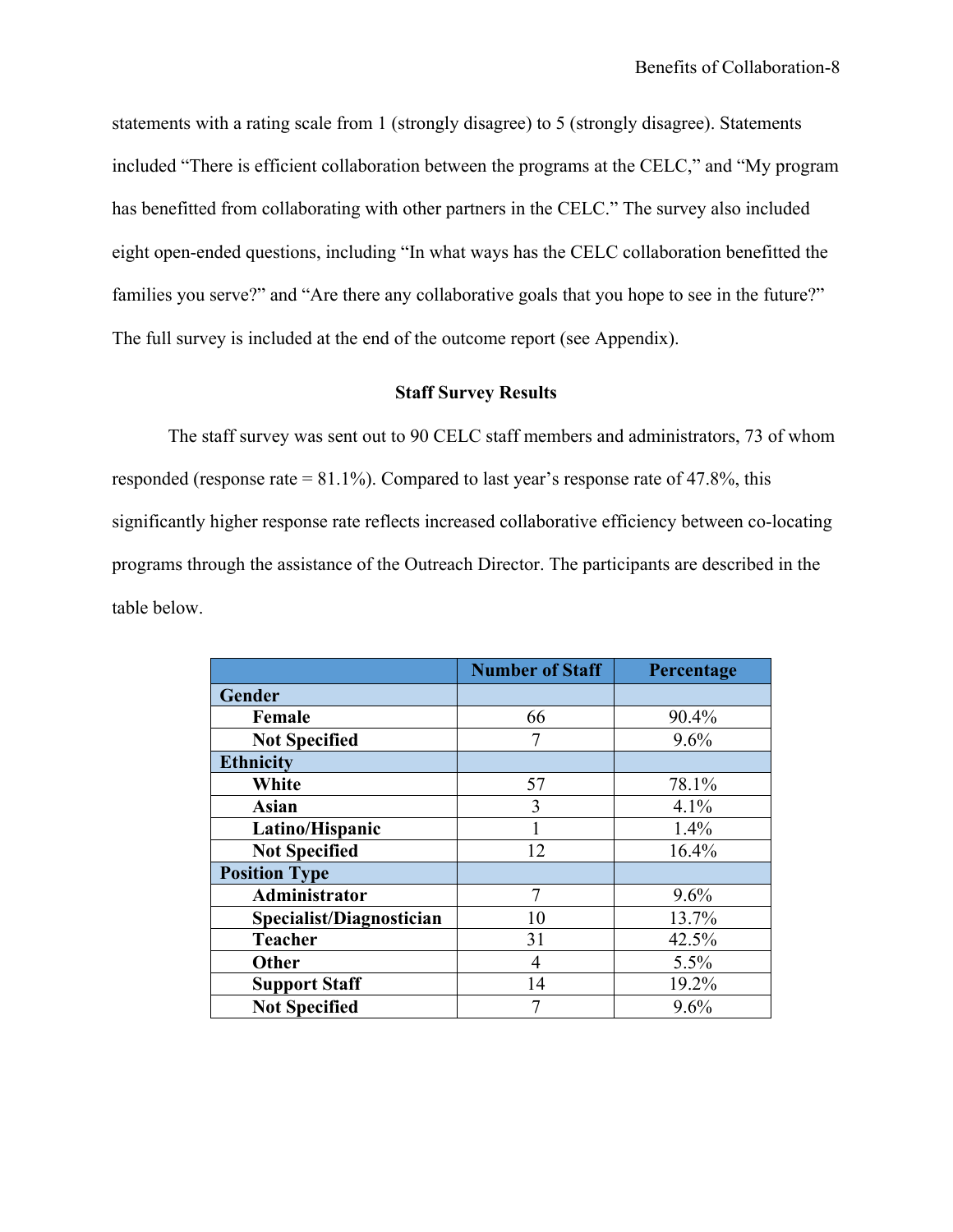Staff survey responses were generally favorable. For the 14 positive statements about the CELC, such as "The CELC benefits the families it serves" and "There is efficient collaboration between the programs at the CELC," all average scores were above 3.5 on the 5-point scale, suggesting that staff perceived the CELC as efficient at collaboration and supportive of families. For the statement worded negatively, "My program has had concerns or problems collaborating with other partners in the CELC," the average score was 2.3, indicating that staff disagreed with the statement. Below is a table of average ratings for each statement.

| <b>Statement regarding</b>          | <b>Mean</b> | <b>Statement regarding</b>                  | <b>Mean</b> |
|-------------------------------------|-------------|---------------------------------------------|-------------|
| Understanding of CELC Goals         | 4.4         | Understanding of Responsibilities           | 4.3         |
| Families Benefit from the CELC      | 4.8         | <b>Families Aware of Services</b>           | 3.8         |
| Families' Participation in Services | 3.8         | <b>Efficiency of Collaboration</b>          | 3.9         |
| Sufficiency of CELC Training        | 3.9         | Sufficiency of Program Training             | 4.3         |
| Program Benefits                    | 4.5         | <b>Collaboration Problems</b>               | 2.3         |
| Program Stability                   | 4.2         | <b>Staff's Ability to Acquire New Roles</b> | 3.9         |
| Staff's Professional Growth         | 4.1         | Staff's Satisfaction                        | 4.5         |
| Efficiency of CELC Training         | 4.1         |                                             |             |

In their answers for the open-ended section, many staff acknowledged that the CELC collaboration made services more available and accessible to families. It also helped staff work more efficiently and provided opportunities to work with staff from co-locating programs. However, a few staff (6.8%) also noted that they were not familiar with many staff members from other programs; thus, they would like to get to know other staff and programs better in the future.

#### **Goals of the CELC**

It is important that the staff of different programs in the CELC understand the goals and mission not only of their individual programs, but of the CELC to provide affordable, high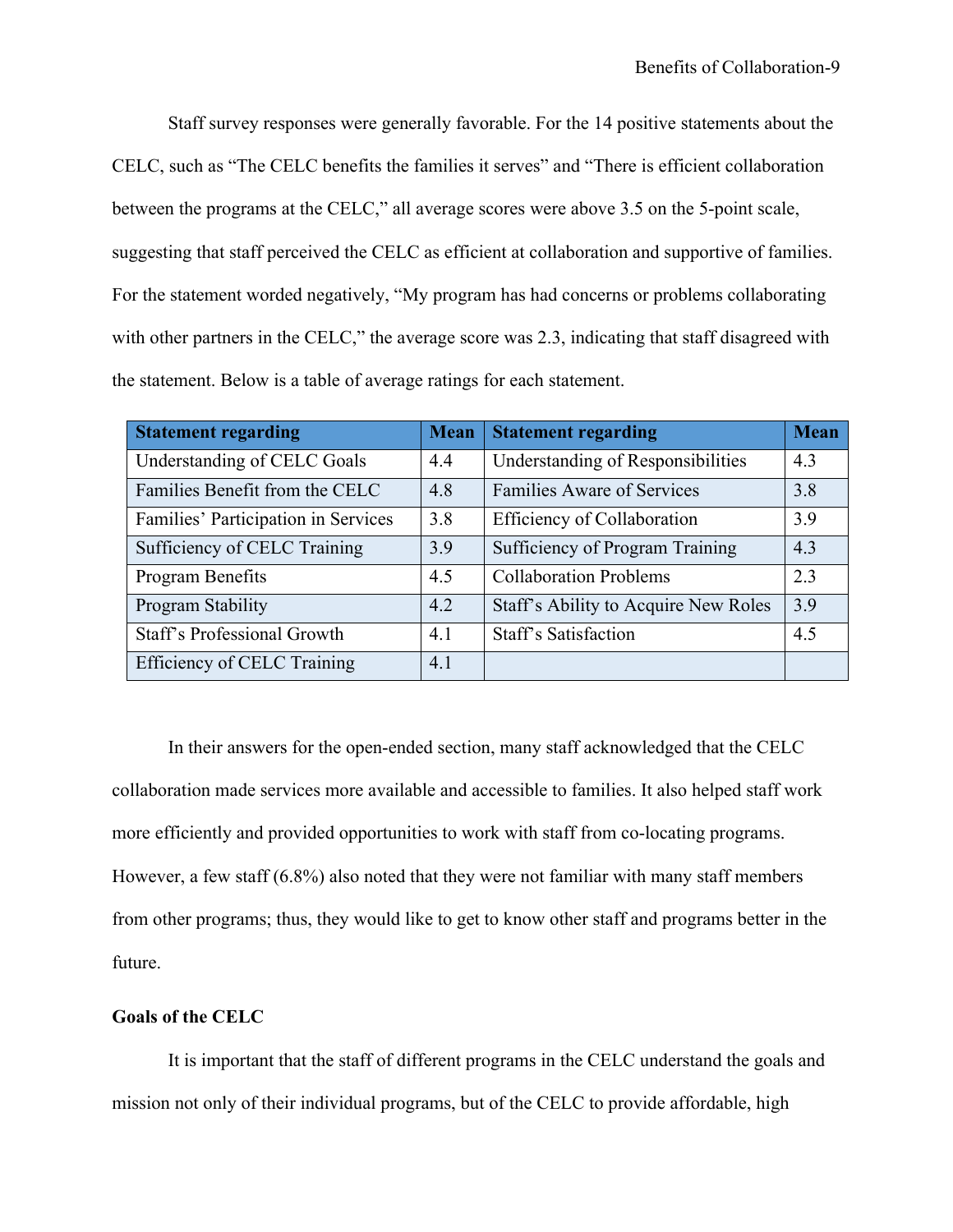quality child care and services. Staff were asked to rate the statement "I understand the goals and mission of the CELC." Their responses were very positive, with an average rating of 4.4 on the 5-point scale. This year's rating is the same as that from last year  $(M_{14-15} = 4.4)$ , suggesting that staff consistently and fully understand the goals and mission of the CELC.

#### **Family Benefits & Participation**

Through the central location and increased availability of services made possible by the collaboration, the CELC hopes to reach out and benefit more families. The CELC is devoted to making families fully aware of the services offered. Along those lines, staff rated the following statements: "The CELC benefits the families it serves," "The families served are aware of services offered," and "The families served take advantage of the services offered." Staff members' responses this year were consistent with those from last year  $(M_{14-15} = 4.1, M_{15-16} =$ 4.1). Staff rated all three statements above 3.5 on the 5-point scale. Similar to last year, staff rated the statement that the CELC benefited the families it served significantly higher than statements about families' awareness of and participation in services. That is, staff strongly believed that the CELC benefited the families it served, although they thought that the families were neither fully aware of nor fully taking advantage of all of the services offered. This suggests that the CELC should continue to find ways to provide information regarding services available to families so that families can fully utilize these services.

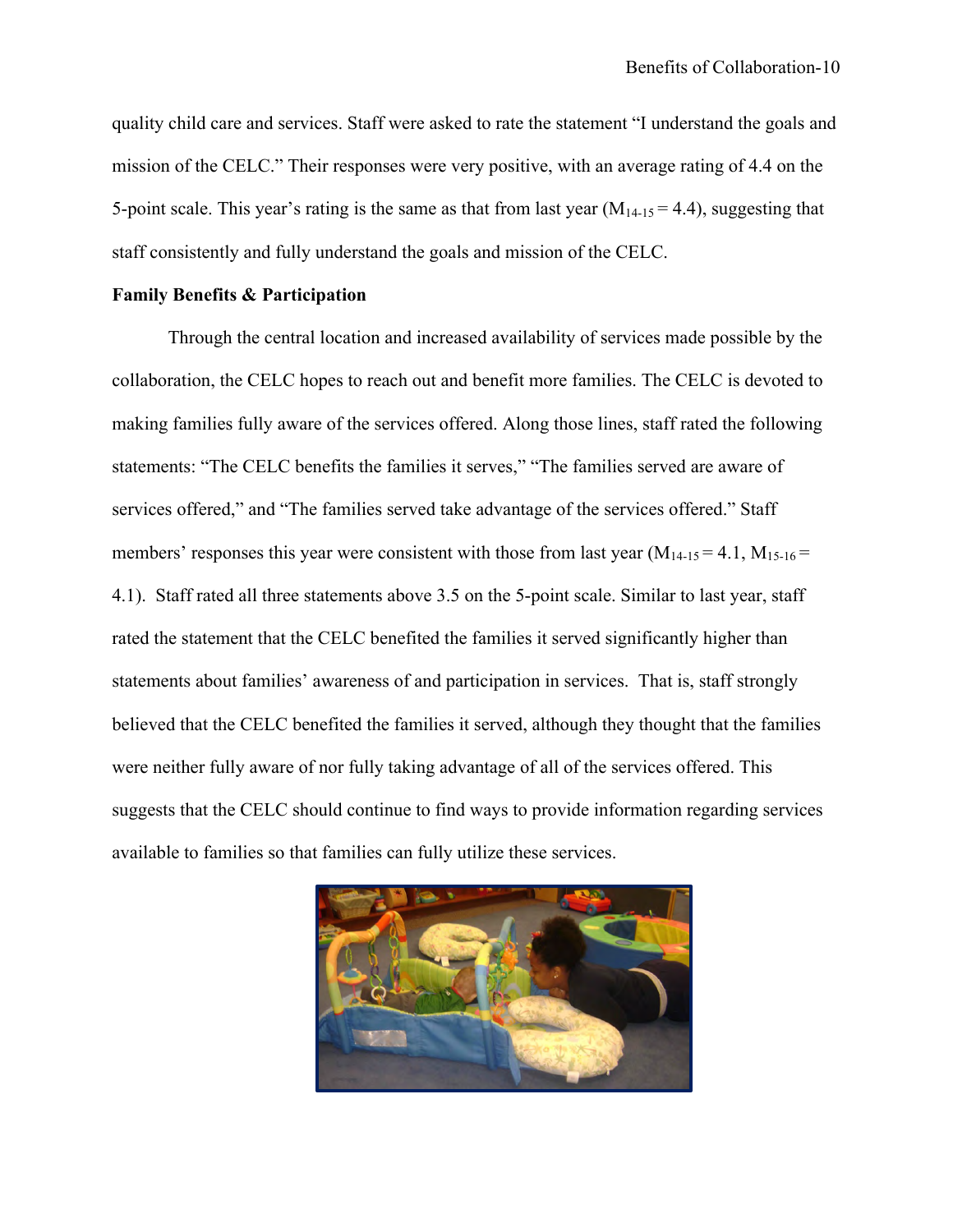

<sup>a</sup> Families benefit was rated significantly higher than aware of services <sup>b</sup> Families benefit was rated significantly higher than participation in services.

Staff also responded to the open-ended question on the survey "In what ways has the CELC collaboration benefitted families you serve?" Staff acknowledged considerable benefits that the CELC collaboration brought to families. The majority of staff noted that the collaboration "has given families the opportunity to utilize support services or additional programming opportunities," such as wrap-around care. Furthermore, they remarked that collaboration has made referral between programs and to other services easier. Staff also mentioned that the CELC collaboration "benefits working parents"; their children can receive wrap-around care, and they can come to the CELC to attend parenting/GED/English classes. Finally, a few staff reported that the AASD playgroup was helpful as well.

#### **Collaboration**

Collaboration is an important goal for the agencies within the CELC. It is critical that staff members understand the roles and responsibilities of the collaboration and work together to provide high quality services to families. Located in the same building, different programs can conveniently collaborate with each other in terms of resources and services. Notably, the CELC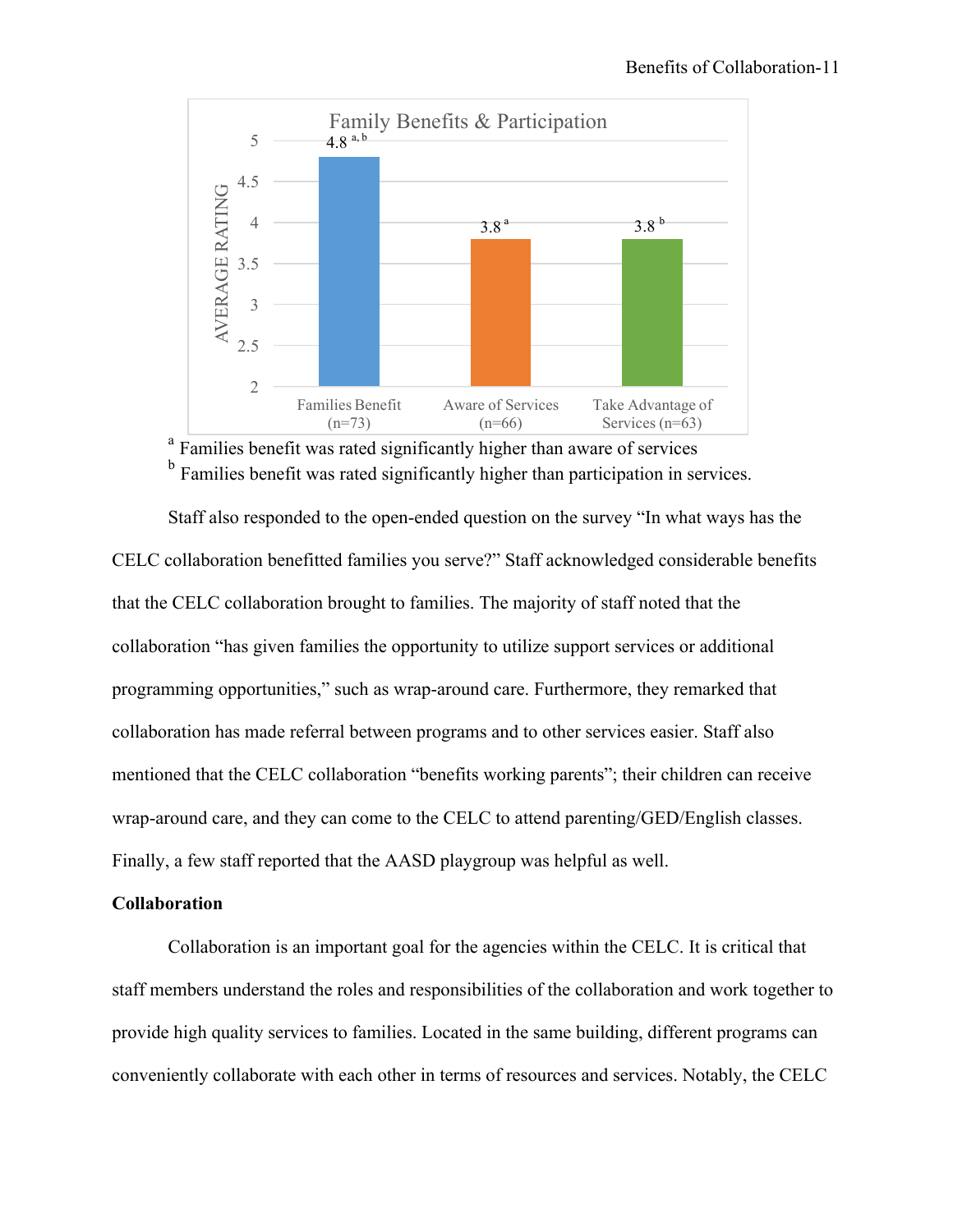was selected as the 2015 Outstanding Collaboration Team of the Year by the Wisconsin Division for Early Childhood.

As shown below, staff responded to the statements "I understand the roles and responsibilities of the CELC partnership," "My program has benefitted from collaborating with other partners in the CELC," "My program has had concerns or problems collaborating with other partners in the CELC" and "There is efficient collaboration between the programs at the CELC."



<sup>a</sup> Program benefits was rated significantly higher than collaboration efficiency.

Staff members' average rating for the statement "I understand the purpose and responsibilities of the CELC partnership" was high, demonstrating that they were well aware of the role of collaboration. Staff generally disagreed with the statement that their program had concerns or problems regarding collaboration, and reported that there was a generally efficient collaboration among programs, with an average rating of 3.9 on the 5-point scale. However, this rating was significantly lower than the average rating of 4.5 for the statement that the CELC collaboration benefitted programs. These findings suggest that staff acknowledge ample benefits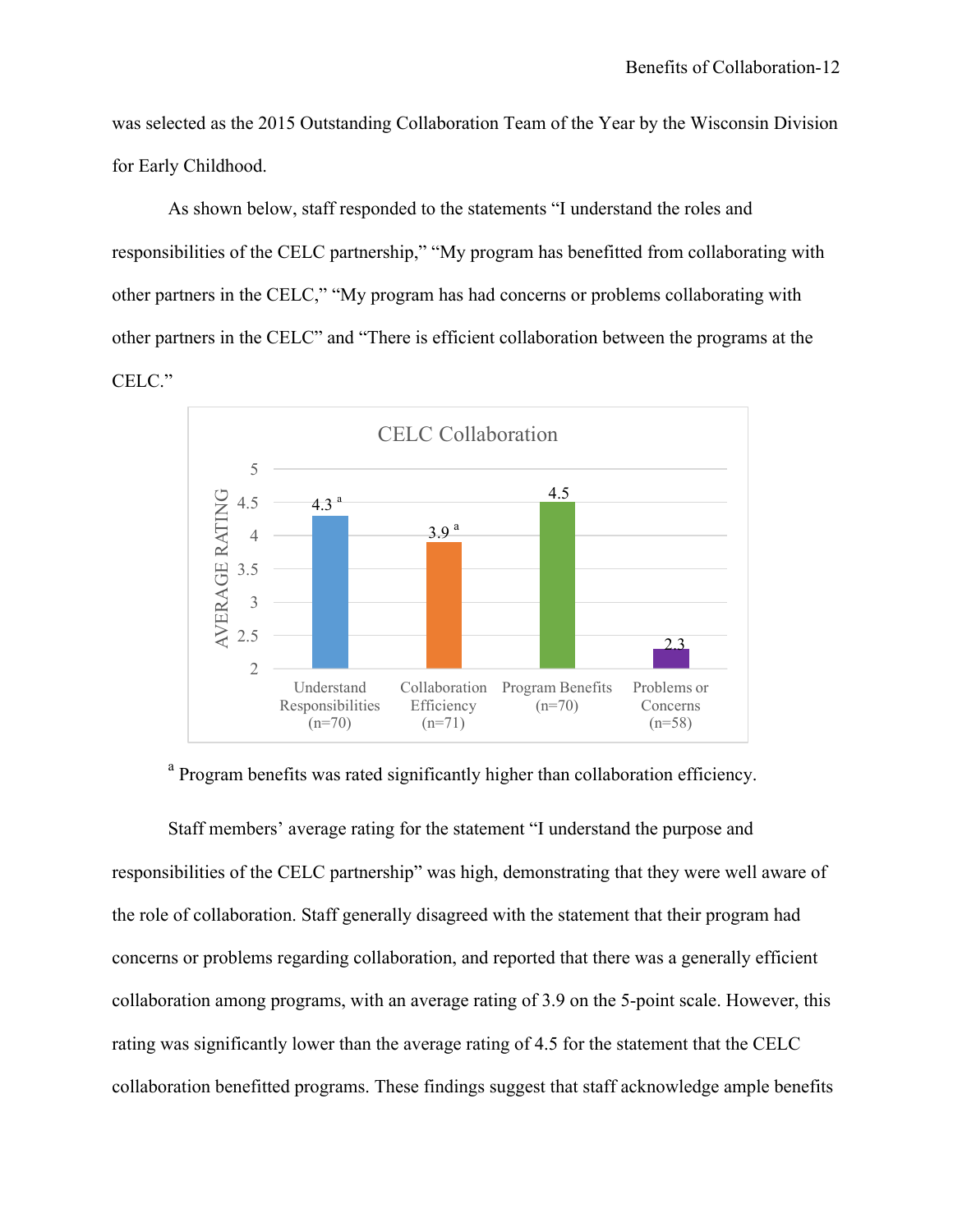resulting from collaborative efforts, although they believe the collaboration could be more efficient—close collaboration is hard work and requires extra effort from staff. The results also suggest that staff recognize both the benefits and challenges with collaboration. Compared with last year  $(M_{14-15} = 4.1)$ , staff this year reported a slight increase in their understanding of responsibilities ( $M_{15-16} = 4.3$ ), as well as a slight increase in collaboration efficiency ( $M_{14-15} =$ 3.6,  $M_{15-16} = 3.9$ ). This is a positive and promising sign for the CELC collaborative efforts.

In the open-ended section of the survey, staff responded to the question "In what ways has the CELC collaboration affected your position?" The majority of staff reported that the CELC collaboration made their job more efficient. They noted the "[improved] speed of communication and facilitation of paperwork and observation" among the CELC staff.



Moreover, working in the same building enabled staff to get to know other programs, their resources and staff, making collaborative efforts and coordinating events considerably easier than it used to be. In addition, the CELC collaboration provided great opportunities, such as more training sessions, for staff to grow personally and professionally. One staff member noted that "I have found everyone to be extremely helpful," while another

member of the staff mentioned that "being able to talk to other professionals in 4K and Head Start has helped me learn."

Several staff commented that the CELC is a "wonderful community" to learn about, collaborate and share resources with other programs. A significant number  $(67.1\%)$  of staff who completed the survey reported that they were able to better serve families. Many staff noted that they could easily direct families to resources and services, and/or refer families to other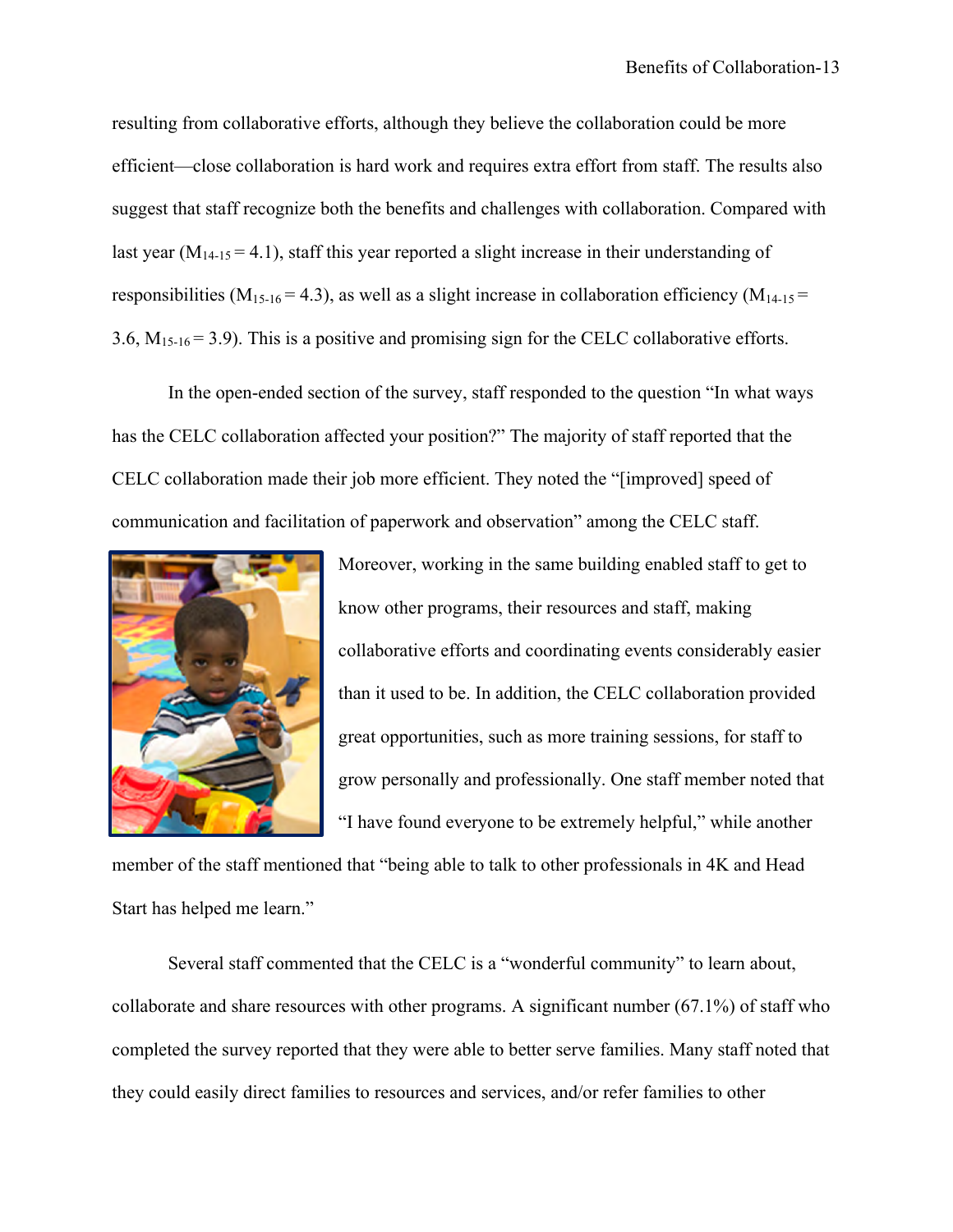programs and professionals that could further assist them. In addition, collaboration allowed staff from different programs to share information when children attend multiple programs. Therefore, staff could provide consistent care and work cooperatively for the benefit of individual children. One staff member noted that collaboration made it possible for her to "talk with other teachers and see how children are doing if they switch to [other programs]." Collaboration also let staff better serve children with special needs, such as those whose first language was not English. For example, one staff specialist commented that she was able to utilize her language expertise to help more children.

In addition, staff stated that they were generally pleased with the facility. One staff member described the facility at the CELC as "wonderful." Another staff member appreciated that they "[had] each room set up at all times and [did not have] to move things for the weekend"



as they had done in their former location.

Staff also commented that the collaboration allowed additional opportunities for community outreach. More families were aware of the programs available at the CELC, and hopefully they would utilize all of the services available to them.

Many staff recognized the role of the Outreach

Director in promoting community outreach and collaboration among co-locating programs at the CELC. Staff members noted the Outreach Director's leadership role in "bringing [co-locating programs] together" and "providing resources and training for parents." However, some staff members (12.3%) who responded to the survey indicated that they were not familiar with the Outreach Director position, perhaps because it was relatively new at the time of the survey.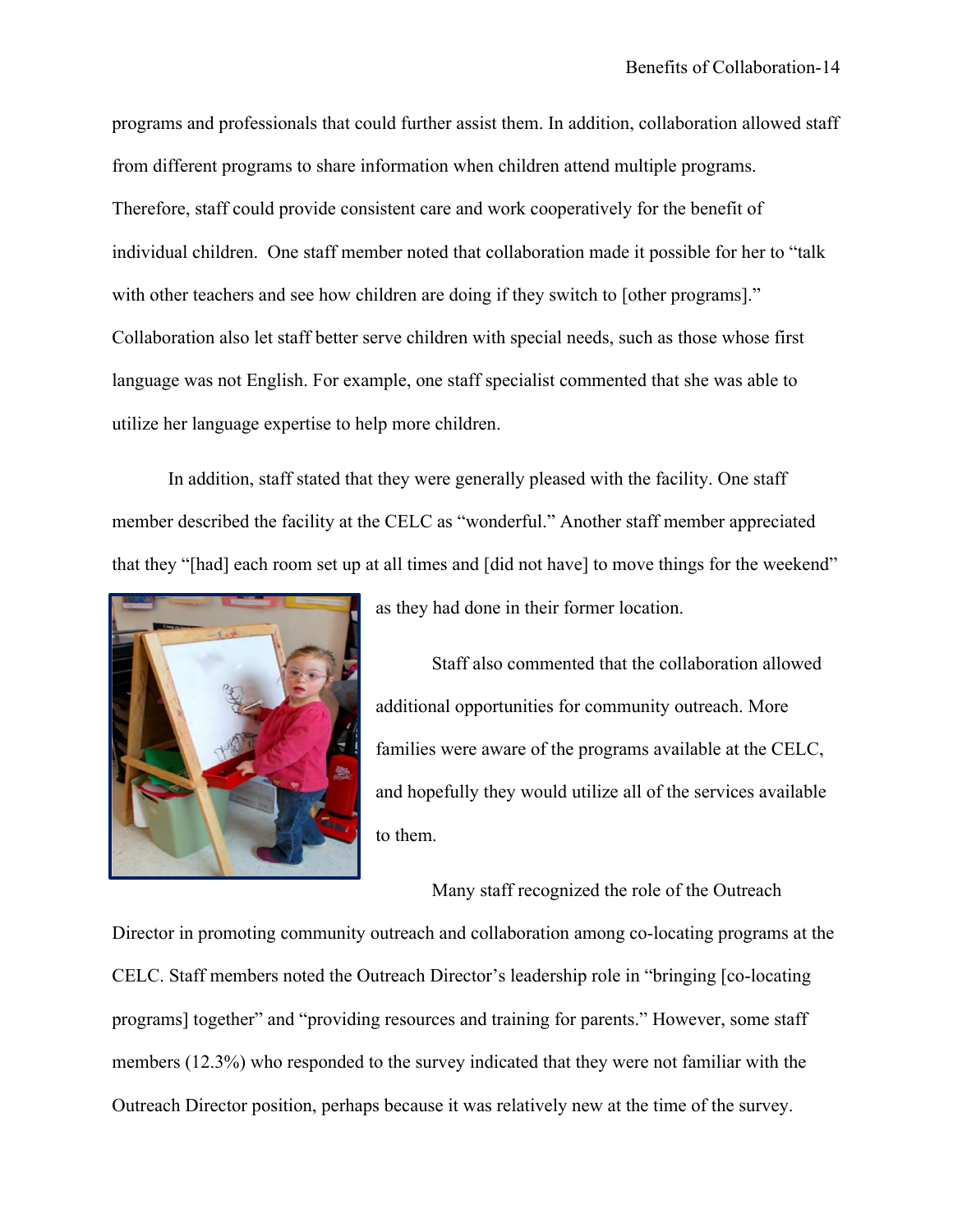#### **Training**

Staff training is an important element in providing high quality child care. This year, the CELC continued to offer staff training sessions on *The Pyramid Model for Supporting Social Emotional Competence in Infants and Young Children.* This is a program developed by the Center on the Social and Emotional Foundations for Early Learning (CSEFEL) at Vanderbilt



University that seeks to promote the social emotional development and school readiness of young children birth to age 5. All CELC programs serving children on site – Bridges Child Enrichment Center, Appleton Even Start Family Literacy, and Head Start – are engaged in Pyramid training and programming (see

Outcome report 3 as well). Each CELC program also has its own staff training sessions. On the survey, staff responded to the following statements: "The staff/administrative training received through my program is sufficient," "The staff/administrative training offered through the CELC is sufficient," and "I have attended a CELC training & I thought it was helpful."

In general, staff reported that the training sessions received from the CELC and their programs were sufficient, with an average rating of 3.9 or above for each statement on the 5 point scale. They perceived the sufficiency of their individual program's training sessions as significantly higher than those from the CELC. At the same time, they responded to the statement "I have attended a CELC training session and I thought it was helpful" very positively  $(M<sub>15-16</sub>= 4.1)$ , showing that the CELC's training was also highly beneficial. In the open-ended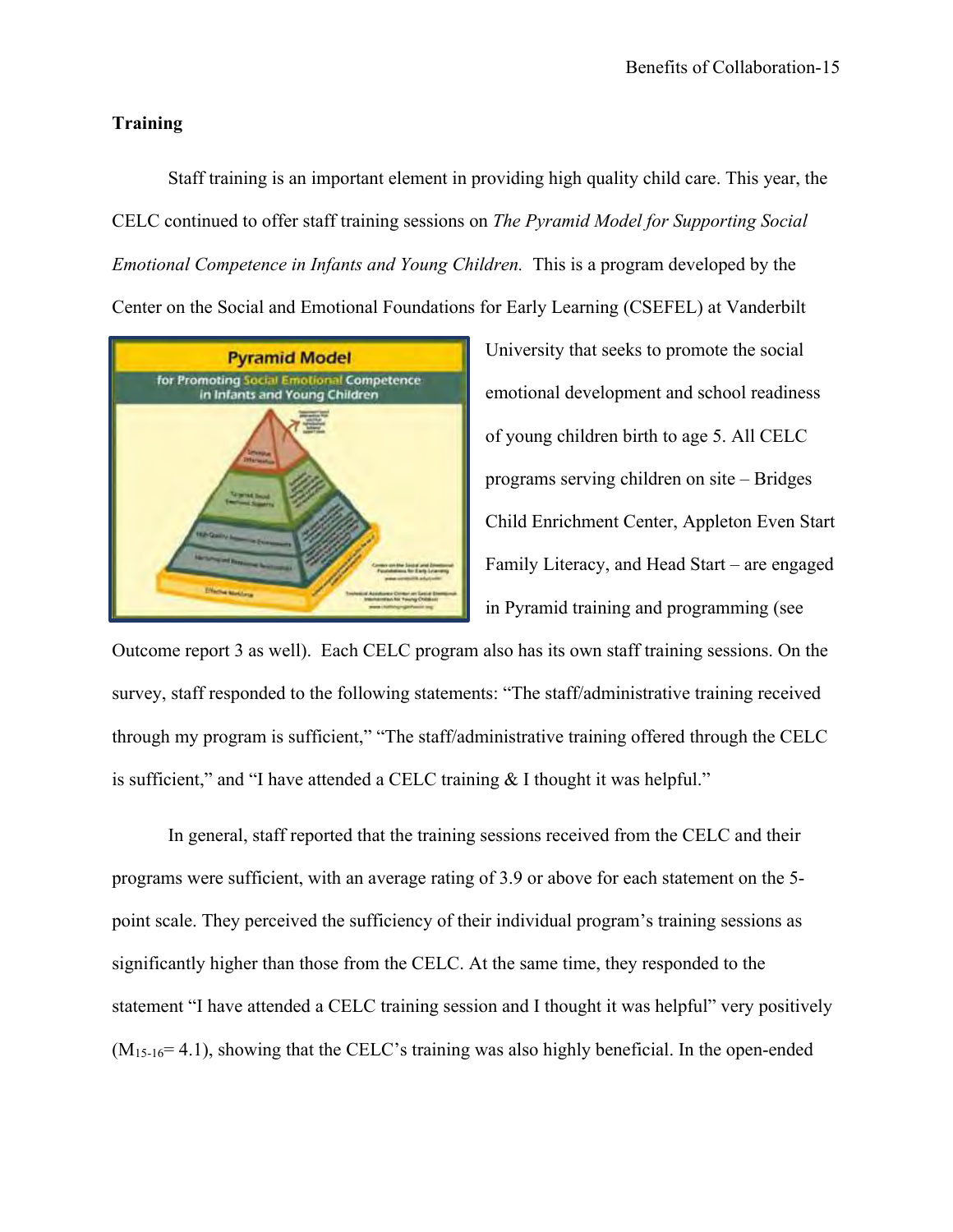section, staff also mentioned that they would like to participate in more Pyramid training in the future.

Similar to last year's survey ( $M_{PROGRAM} = 4.1$ ,  $M_{CELC} = 3.6$ ), staff perceived their individual program's training sufficiency as higher than that of the CELC training ( $M_{PROGRAM}$  = 4.3,  $M_{\text{CELC}}$  = 3.9). These findings may suggest that staff perceive the training specific to their programs as more central to their positions. It may also indicate that the CELC could enhance collaborative training opportunities, or may indicate that the survey needs to more clearly differentiate the two types of training.



<sup>a</sup> Program training sufficiency was rated significantly higher than CELC training sufficiency.

#### **Staff Satisfaction**

Staff satisfaction is very important to programs' stability and development. The CELC not only works to provide affordable, high quality services for families but also to provide a supportive and professional working environment for staff.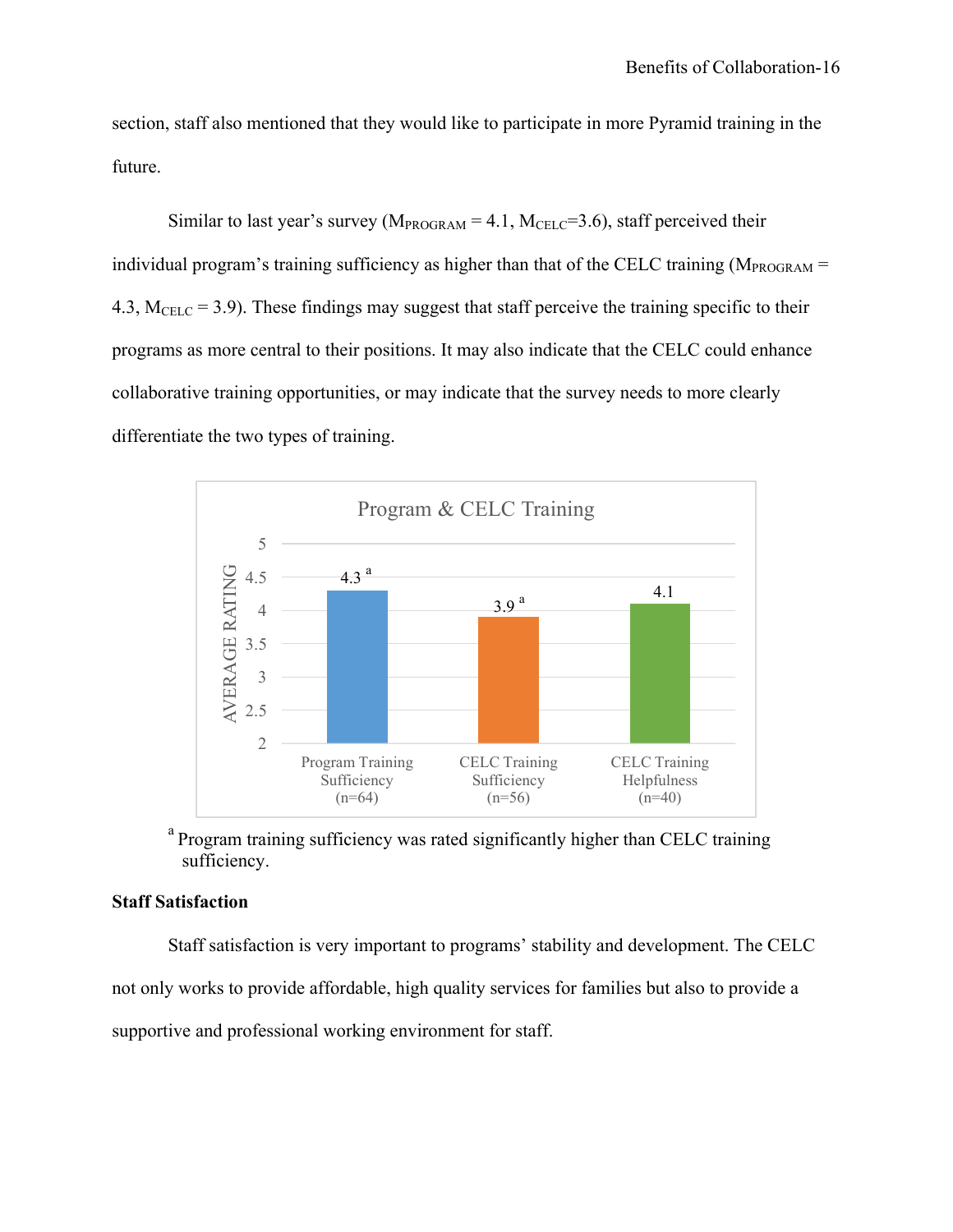As shown below, staff responded to the statements "The CELC has allowed me to take on new roles and responsibilities," "The CELC has allowed me to grow professionally," and "I am satisfied with my experience working with the CELC in this school year." The average ratings for these statements were 3.9 or above on the 5-point scale. Staff rated satisfaction with their job significantly higher than the other two statements. However, they were generally pleased with the available opportunities at the CELC to take on new roles and to grow professionally, with average ratings of 3.9 and 4.1, respectively.

This year's survey results were similar to those from last year (i.e., there were no statistically significant differences in ratings). However, marginal positive increases were found in staff's overall satisfaction with the CELC  $(M_{14-15} = 4.3, M_{15-16} = 4.5)$ , as well as their ability to take on new roles ( $M_{14-15} = 3.8$ ,  $M_{15-16} = 3.9$ ) and satisfaction with professional growth ( $M_{14-15} =$ 3.9,  $M_{15-16} = 4.1$ ) indicating that the CELC has consistently provided a positive working environment.



- <sup>a</sup> Professional growth was rated significantly higher than new roles  $\&$  responsibilities;
- $b$  Satisfaction with work experience was rated significantly higher than new roles  $\&$
- responsibilities;<br><sup>c</sup> Satisfaction with work experience was rated significantly higher than professional growth.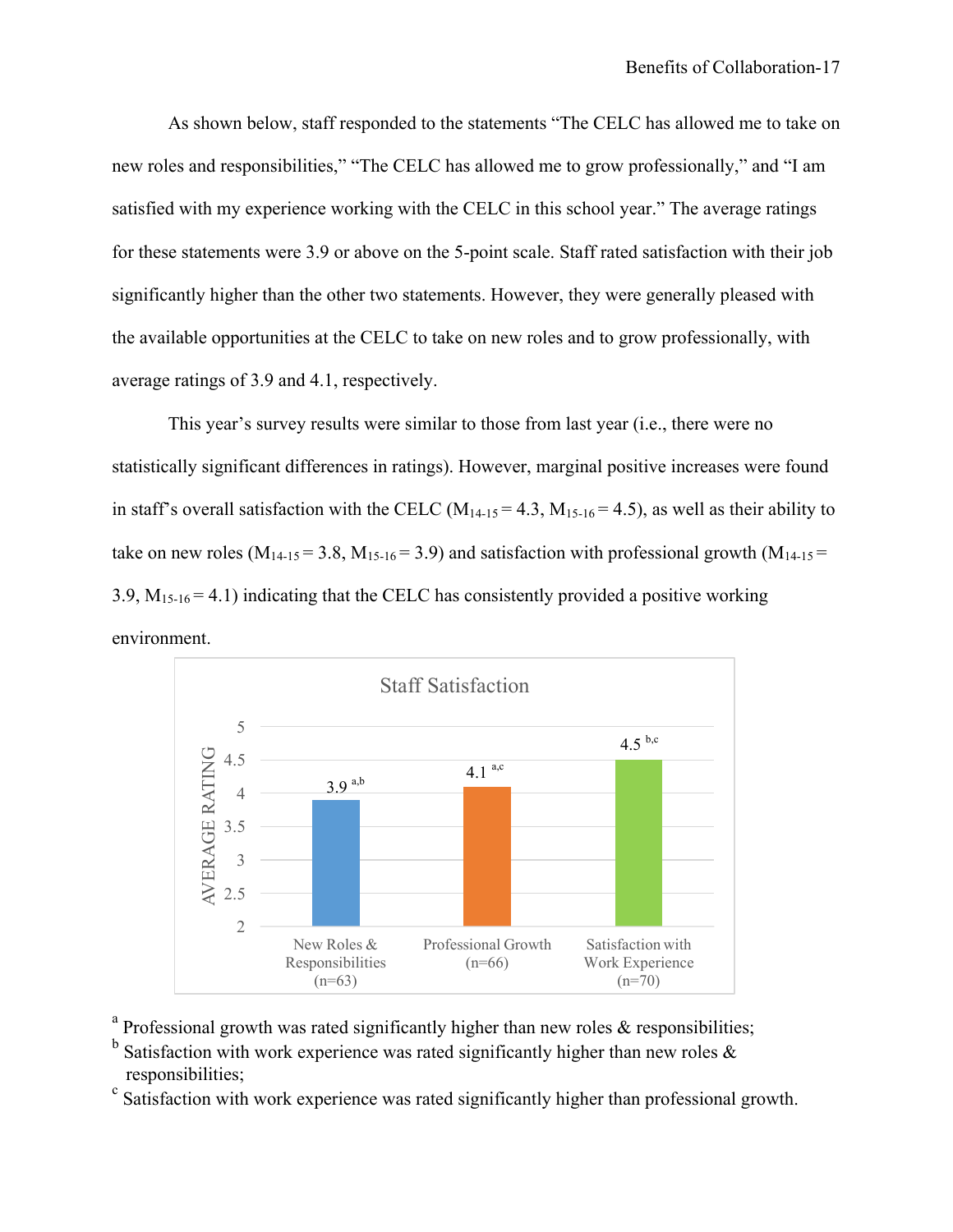#### **Program Stability**

By providing a stable location with a long-term lease, the CELC accomplished its goal to increase programs' stability when it opened in the 2014-2015 school year. This school year, 2015-2016, the CELC continued to assess staff perceptions of whether collaboration among colocating programs helps to increase programs' stability.

Staff rated the statement "The CELC has improved my program's stability." Staff responded positively to the statement, with an average of 4.2 on the 5-point scale. Average ratings for individual programs were 3.5 or above. There was a marginally significant increase in average ratings this year compared to those from last year  $(M_{14-15} = 3.9, M_{15-16} = 4.2)$  suggesting that the CELC continues to be perceived as a stable location. Consistent with last year, Bridges Child Enrichment Center's average rating was the highest among programs within the CELC, probably reflecting staff's awareness that BCEC's previous location was no longer able to house them. Below is a graph showing the average ratings for all programs.

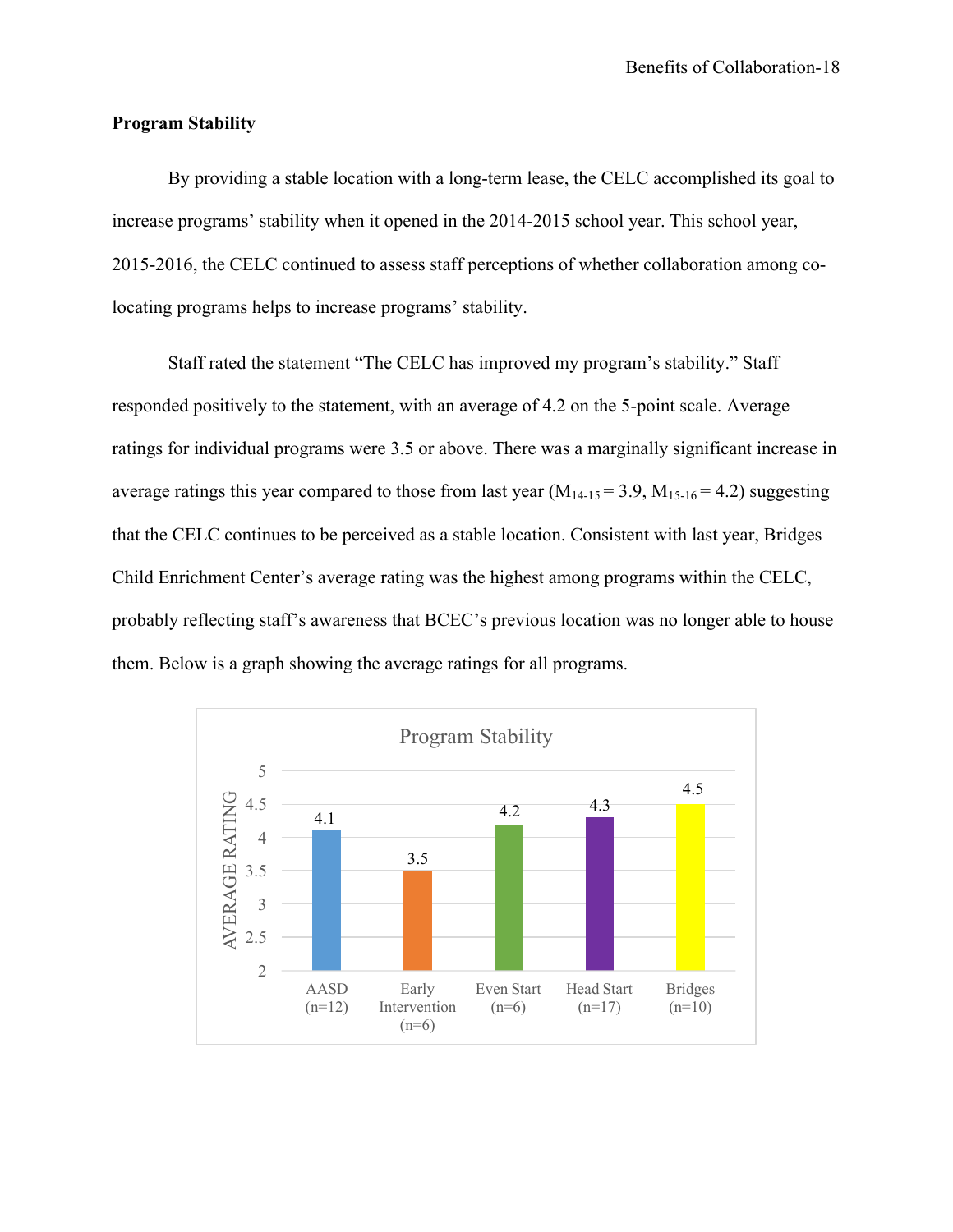#### **Challenges**

Although staff stated that they were highly satisfied with their experience working at the CELC, they noted a number of challenges and concerns.

The most common challenge that staff reported was the lack of space within the CELC building for working and meeting. Of staff who responded to the survey, 17.8% indicated lack of space as their main concern. Staff commented that the CELC lacked a spacious, quiet and private area for meeting. More working space for staff, as well as space for programming, testing, office,



and storage would also be helpful. Some staff noted that the building needed better control of temperature variability, as well as some maintenance work. The CELC Board has worked with Saint Mary's (building owner) and the CELC partners to address maintenance issues. A few staff also mentioned that they needed office equipment, such as a new fax machine and phone lines in offices.

Another main concern for staff working at the CELC was parking, with 15.1% of staff who responded to the survey indicating that there was not enough parking space at the CELC, especially at the end of the school day. Staff also pointed out that the duration for parking was short. One staff member noted that "[she carries] lots in and out with [her] every day and walking a couple blocks is difficult. It would be helpful to have more parking closer to the building."

Familiarity with other programs and staff was also mentioned as a concern, as some staff commented that they did not know other programs and staff very well. They also indicated that there was room for some programs to facilitate further collaboration.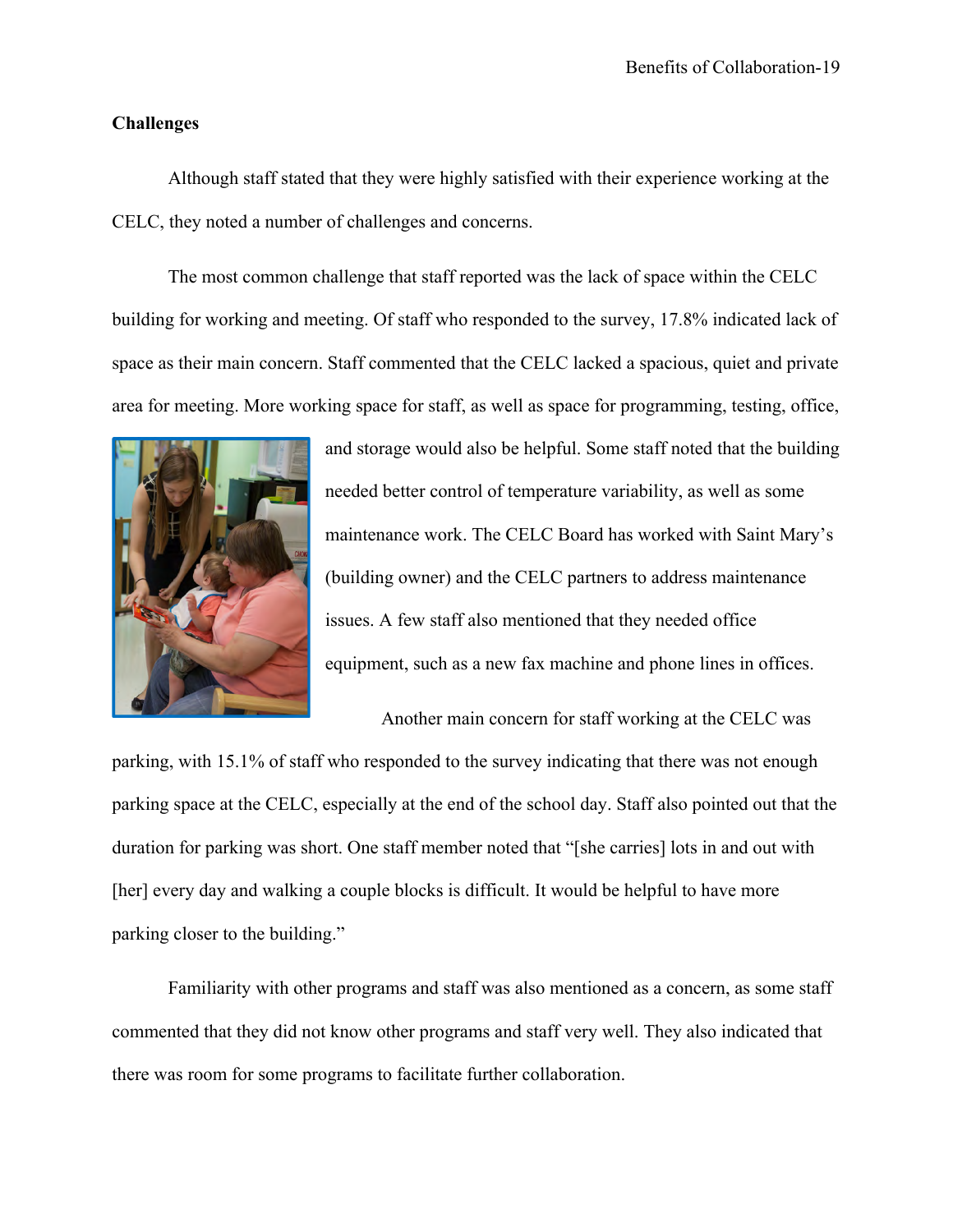Of those who responded to the survey, 49.3% did not respond to the question "What challenges or concerns have you experienced while working at the CELC?" and 4.1% indicated no concerns. This suggests that the majority of staff did not face significant challenges or concerns at the CELC.

#### **Collaborative Goals for the Future**

Encouragingly, the majority of staff hoped to facilitate more collaboration with colocating programs in the future, from designing programs for families and communities to brainstorming on redoing the playground.

Staff expressed that they would like to meet and bond with other staff. Many staff would appreciate staff events such as "a day that [they] all had fitness together." Staff also suggested



that the CELC might create a staff directory so that staff could get to know each other better. In addition, many staff recommended a coordinator who specializes in improving collaboration efforts and organizing events.

Another collaborative goal was more training sessions for teachers, such as those for Pyramid model training. Staff also

mentioned that they would like to have more space in the CELC, including a common library and more computers in the CELC building. As some staff noted in their responses, a library equipped with computers could considerably benefit staff and families served at the CELC.

#### **Summary**

The collaboration continued successfully into the CELC's second year. Staff acknowledged noteworthy and significant benefits resulting from the CELC collaborative efforts.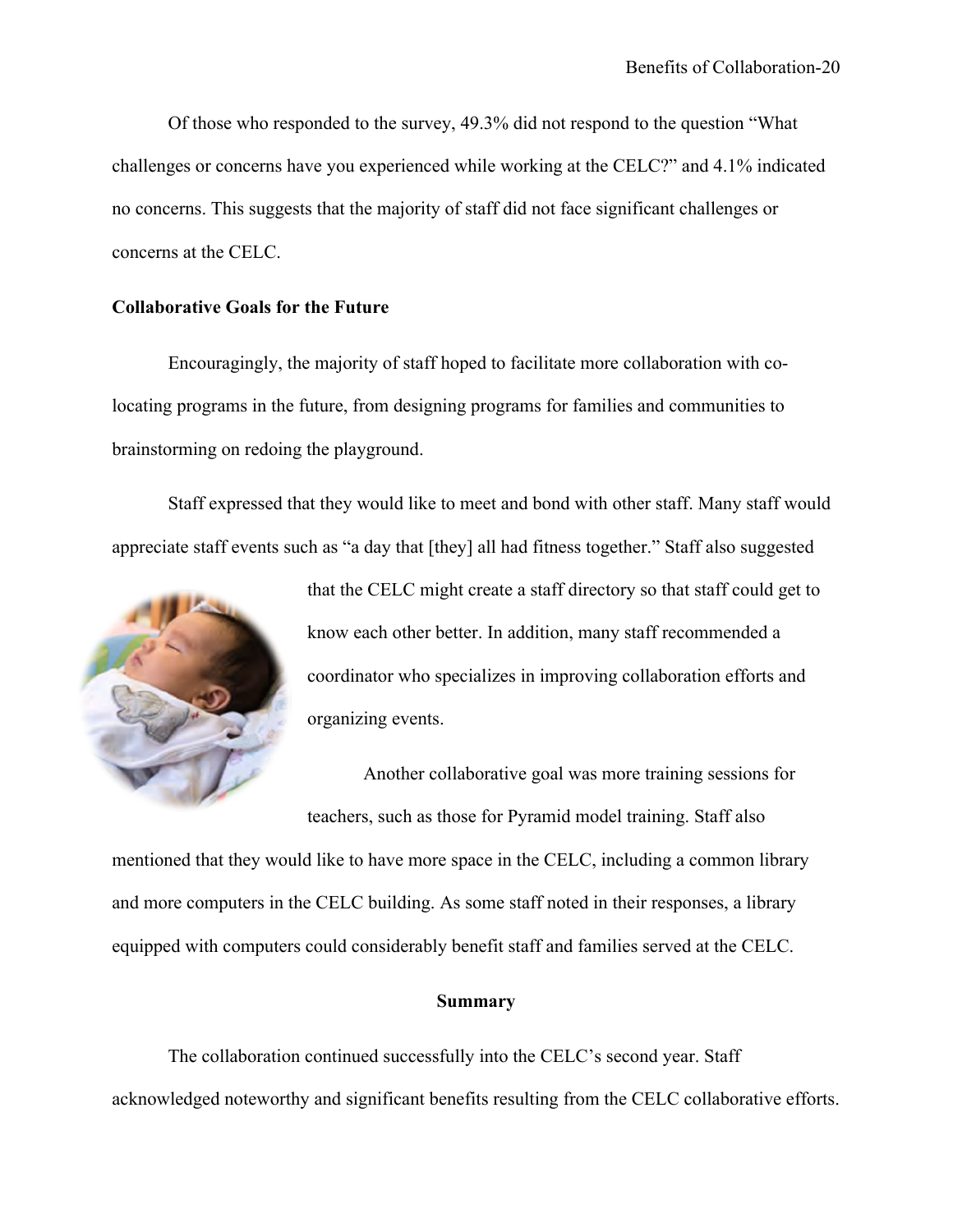The collaboration made it possible for programs to reach out to and serve more families. It also allowed families access to considerably more resources and services such as wrap-around care and screening that would not have been available otherwise. Moreover, the collaboration enabled staff to work more efficiently and collaboratively, as well as to grow professionally.

Encouragingly, staff concerns were limited. Some staff felt that the CELC building had somewhat limited space. The CELC Board has worked collaboratively with the CELC partners and Saint Mary's to address maintenance concerns such as temperature control. Another staff concern is limited parking space, especially during busy times such as the end of the school day.

At the end of the second year of successful collaboration, the majority of staff expressed their satisfaction with the collaborative efforts of the CELC. Staff looked forward to further opportunities to collaborate with different programs within the CELC to fulfill its mission—to ensure that by age five, all our children have the foundation to achieve their full potential.

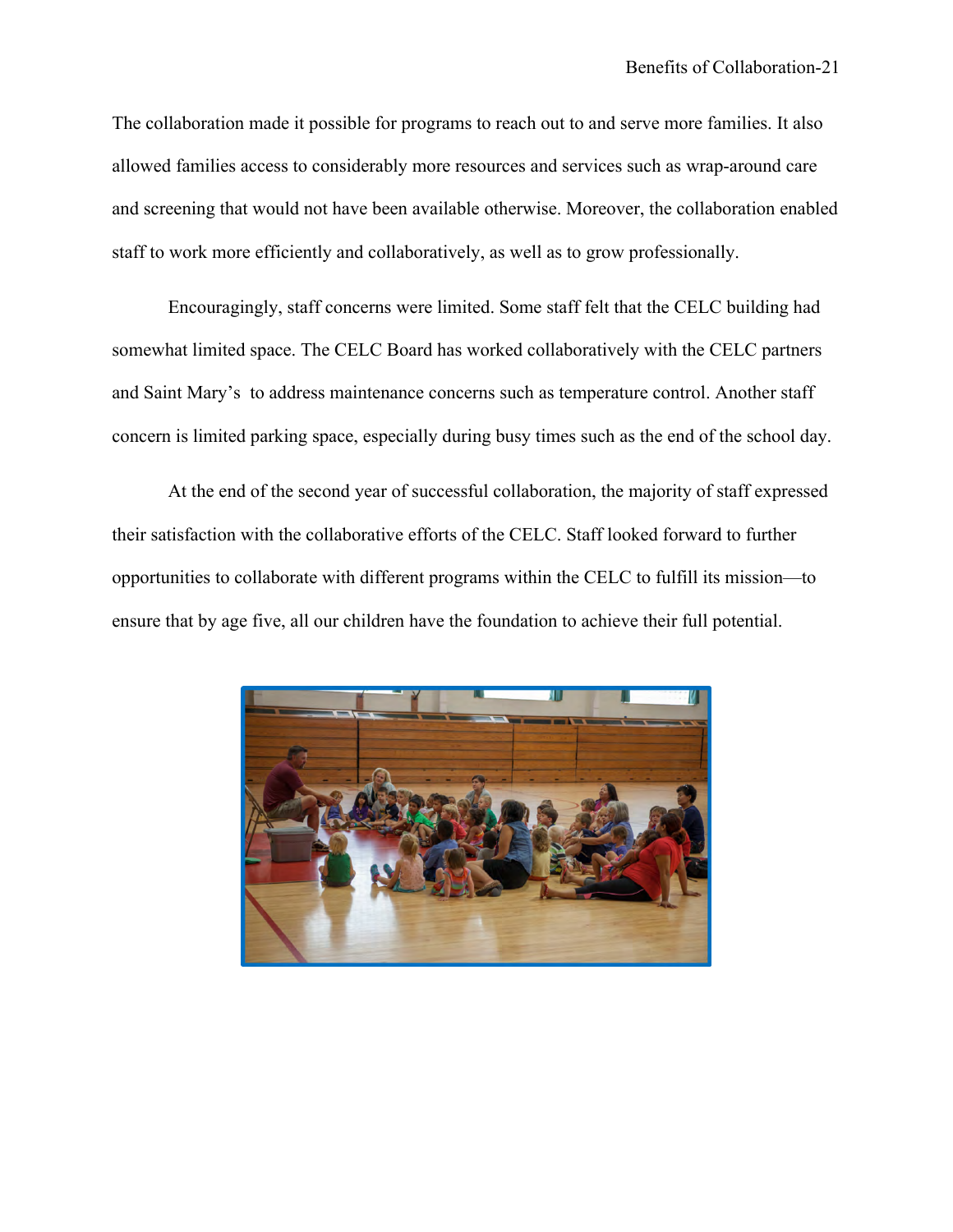# Appendix: CELC Staff Survey: 2015-2016

The CELC has nearly completed its  $2^{nd}$  year of partnership. We would appreciate your feedback on your experience as a CELC staff member. You have valuable insight, which will help us assess which goals are currently being met and which we are still working towards. Your answers will be kept confidential, and your individual responses will not be shared with your supervisors or coworkers. We appreciate your participation!

**CELC Agency I work for: \_\_\_\_\_\_\_\_\_\_\_\_\_\_\_\_\_\_\_\_\_\_\_\_\_\_\_\_\_\_\_\_\_\_\_\_\_\_\_\_\_\_\_\_\_\_\_\_\_\_\_\_\_**

| <b>Type of Position (please circle):</b>                                         |                 |                                                                            |           |                                                                               |  |                                                                                     |              |                |                         |   |   |           |    |
|----------------------------------------------------------------------------------|-----------------|----------------------------------------------------------------------------|-----------|-------------------------------------------------------------------------------|--|-------------------------------------------------------------------------------------|--------------|----------------|-------------------------|---|---|-----------|----|
| Administrative                                                                   |                 | Specialist/Diagnostician (e.g., physical therapist)<br>Other: ____________ |           |                                                                               |  | <b>Teacher</b>                                                                      |              |                |                         |   |   |           |    |
| <b>Support Staff</b>                                                             |                 |                                                                            |           |                                                                               |  |                                                                                     |              |                |                         |   |   |           |    |
| Gender:                                                                          |                 |                                                                            |           |                                                                               |  |                                                                                     |              |                |                         |   |   |           |    |
|                                                                                  |                 |                                                                            |           |                                                                               |  | On a scale of 1 to 5, please rate how much you agree with the following statements: |              |                |                         |   |   |           |    |
|                                                                                  |                 |                                                                            | <b>NA</b> |                                                                               |  | <b>DK</b>                                                                           |              |                |                         |   |   |           |    |
| <b>Strongly Disagree</b>                                                         | <b>Disagree</b> | <b>Neutral</b>                                                             | Agree     |                                                                               |  | Strongly Agree Not Applicable Don't Know==                                          |              |                |                         |   |   |           |    |
|                                                                                  |                 |                                                                            |           | Please mark your rating in the boxes next to each item using the scale above. |  |                                                                                     | $\mathbf{1}$ | $\overline{2}$ | $\overline{\mathbf{3}}$ | 4 | 5 | <b>NA</b> | DK |
| 1. I understand the goals and mission of the CELC.                               |                 |                                                                            |           |                                                                               |  |                                                                                     |              |                |                         |   |   |           |    |
| 2. I understand the purpose & responsibilities of the CELC partnership.          |                 |                                                                            |           |                                                                               |  |                                                                                     |              |                |                         |   |   |           |    |
| 3. The CELC benefits the families it serves.                                     |                 |                                                                            |           |                                                                               |  |                                                                                     |              |                |                         |   |   |           |    |
| 4. The families served are aware of services offered.                            |                 |                                                                            |           |                                                                               |  |                                                                                     |              |                |                         |   |   |           |    |
| 5. The families served use the services offered.                                 |                 |                                                                            |           |                                                                               |  |                                                                                     |              |                |                         |   |   |           |    |
| 6. There is efficient collaboration between the programs at the CELC.            |                 |                                                                            |           |                                                                               |  |                                                                                     |              |                |                         |   |   |           |    |
| 7. The staff/administrative training received through the CELC (e.g.,            |                 |                                                                            |           |                                                                               |  |                                                                                     |              |                |                         |   |   |           |    |
| Pyramid Training) is sufficient.                                                 |                 |                                                                            |           |                                                                               |  |                                                                                     |              |                |                         |   |   |           |    |
| 8. The staff/administrative training provided through my program is              |                 |                                                                            |           |                                                                               |  |                                                                                     |              |                |                         |   |   |           |    |
| sufficient.                                                                      |                 |                                                                            |           |                                                                               |  |                                                                                     |              |                |                         |   |   |           |    |
| 9. My program has benefitted from collaborating with other partners in the CELC. |                 |                                                                            |           |                                                                               |  |                                                                                     |              |                |                         |   |   |           |    |
| 10. My program has had concerns or problems collaborating with other partners in |                 |                                                                            |           |                                                                               |  |                                                                                     |              |                |                         |   |   |           |    |
| the CELC.                                                                        |                 |                                                                            |           |                                                                               |  |                                                                                     |              |                |                         |   |   |           |    |
| 11. The CELC has improved my program's stability.                                |                 |                                                                            |           |                                                                               |  |                                                                                     |              |                |                         |   |   |           |    |
| 12. The CELC has allowed me to take on new roles & responsibilities.             |                 |                                                                            |           |                                                                               |  |                                                                                     |              |                |                         |   |   |           |    |
| 13. The CELC has allowed me to grow professionally.                              |                 |                                                                            |           |                                                                               |  |                                                                                     |              |                |                         |   |   |           |    |
| 14. I am satisfied with my experience working with the CELC in this school year. |                 |                                                                            |           |                                                                               |  |                                                                                     |              |                |                         |   |   |           |    |
| 15. I have attended a CELC training session & I thought it was helpful.          |                 |                                                                            |           |                                                                               |  |                                                                                     |              |                |                         |   |   |           |    |